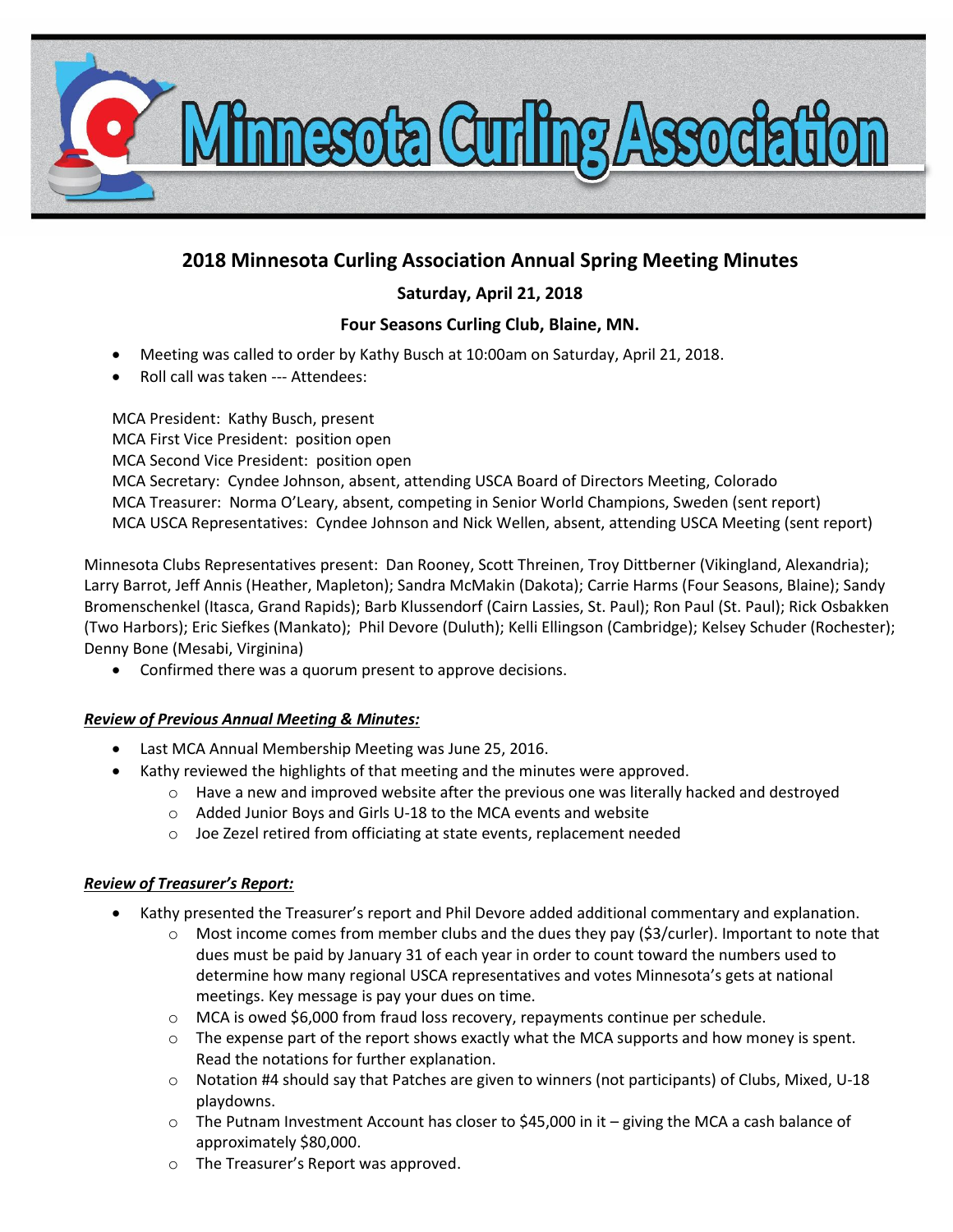- Currently, we pay the head official a \$300 stipend for Mixed, M & W State Club Championships and B & G U-18 State Championships. There was a proposal to keep the \$300 stipend for Mixed, but increase the stipend to \$500 for State Clubs and U-18 State Championships as it is significantly more work.
	- $\circ$  The question was asked if other regions pay their officials. No one present knew for sure, but one person said they didn't think they did in Wisconsin.
	- $\circ$  The proposal to raise the stipend for the Head Official to \$500 for State Club and U-18 State Championships while leaving the stipend at \$300 for Mixed State Championship was approved.
- Another proposal was to create a Finance Committee. The Treasurer would be a member along with others.
	- $\circ$  Committee to be forward thinking and forward budgeting about MCA funds.
	- $\circ$  For instance, should we give zero interest loans to clubs that need things to continue curling (like Mankato needed in the past)? Should we raise fee from \$3 to something more and what would that do for the MCA, etc.
	- $\circ$  Those present agreed with the idea. Now we need members to be part of this committee (see later notes).

## *Recap of 2017-2018 MCA State Events:*

- The winners of the 2017-2018 MCA state events are posted on the MCA website, along with past winners.
- Information on how to host an MCA state event is also posted on the MCA website.
- There was no Men's Senior State Event this year as no club agreed to host it. See next discussion on rotating clubs to host events.

## *Host Clubs for 2018-2019 State Events:*

- Kathy proposed a 4 year rotation for the MCA events. The purpose is to make sure the MCA isn't scrambling at the last minute to find host clubs and officials as well as to make sure participants have plenty of notice so they can decide if they want to participant in an event. We reviewed the proposed schedule. Conversation ensued with the key points below.
	- $\circ$  Should the 4 year rotation focus on events that lead to something beyond the state (e.g. Nationals)? If so, Gopher State Women's and the Men's Seniors Bonspiels would not be part of the rotation.
		- Currently, if supported by the MCA, then only MCA and USCA clubs can participate and/or host state event.
		- Gopher State has its own organization and the current President (Ann Flis) would prefer to find their own sites rather than be part of the rotation.
		- **Men's Seniors only gets 16 pins from the MCA.**
		- Proposal was made to have Gopher State and Men's Seniors not be part of the official rotation. These events would report at the MCA Annual Spring Meeting both the results of their event and who will be hosting the next location.
			- Proposal was approved.
	- o While reviewing the proposed schedule for the other events (minus Gopher State and Men's Seniors), Phil Devore mentioned that the host club needs to have at least 5 sheets for the State Club Championships if both Men's and Women's events are held at the same site, same time. The same is true for the Junior Boys' and Girls' U-18.
		- A same time, same host club is preferred for Clubs and U-18 as only one official is needed versus two and qualified officials are (currently) hard to come by.
	- $\circ$  In addition, these events typically run four days (Thursday Sunday) so host clubs need to be aware as they may have to cancel one or several of their regular club leagues.
- Kathy went through the schedule for all events, focusing on the next two years. Results are as follows:
	- o Men's Seniors both Bemidji and Cambridge are good with hosting in the next 2 years. While not officially part of the MCA schedule (per decision above), clubs have been lined up. In addition, Two Harbors expressed an interest in future events.
	- $\circ$  Gopher State Brainerd and Mankato are good with hosting in the next 2 years. In addition, Duluth, Cambridge and Itasca also expressed interest in hosting in the future. This information will be given to Ann Flis as she determines locations for Gopher State.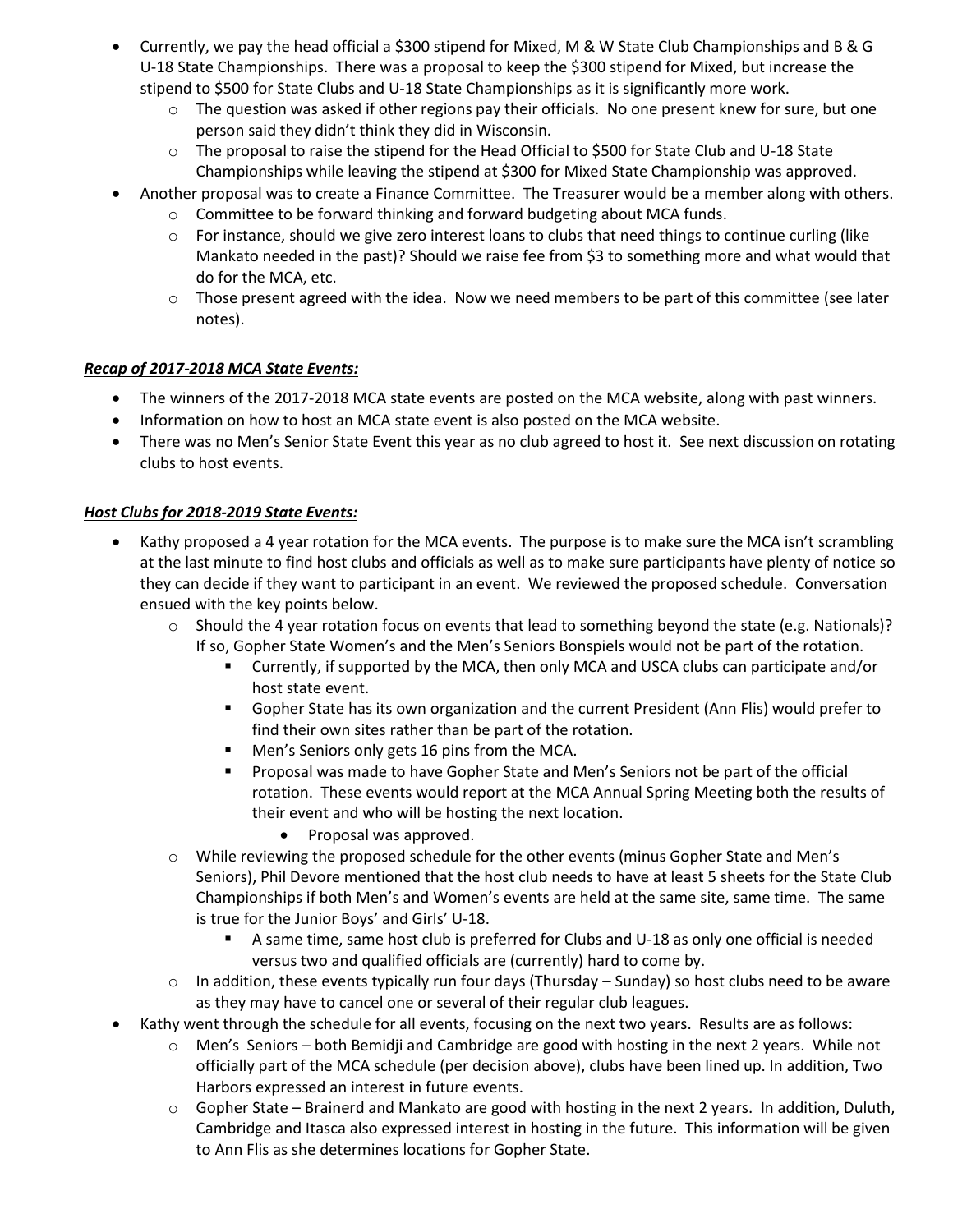- $\circ$  M & W State Club Championships Curl Mesabi is good with 2019 or 2020. Chaska is tentatively good with 2020, but it depends on if they get chosen to host the State Juniors. Perhaps Curl Mesabi and Chaska can switch years with Chaska hosting in 2018-2019 and Curl Mesabi in 2019-2020. Kathy will follow up. In addition, Dakota can possibly host down the road.
- $\circ$  B & G U-18 State Championships Duluth and St. Paul are ok to host for the next 4 years as long as it stays between Christmas and New Year's.
- $\circ$  Mixed State Championship Dakota and Four Seasons are good with hosting the next 2 years. In addition, Two Harbors, Mankato and Cambridge may be interested in the future.
	- Noted that currently Mixed Doubles is run at the national level, no state event.
- $\circ$  Curl Mesabi needs to look at their calendar and will get back with Kathy on options for what it can host.
- $\circ$  Saint Paul can possibly host an event in January if the Big Spiel gets moved to the fall.
- $\circ$  Itasca can't host in the 2018-2019 season, but is a possibility for future seasons.

## *New Business:*

- Larry Barrot from Heather CC, Mapleton, responded to a question about the previous existing Minnesota State High School Championship.
	- $\circ$  It hasn't been played for the last 2 years, but has been played at 12 clubs around the state in the past. Do we keep it going? Larry has driven this in the past, but he needs to give this up. There is a trophy, which Larry has at his house and is wondering where the trophy should be housed going forward.
	- $\circ$  Discussion about high school level programs and how this is being handled.
		- **Dakota and Four Seasons have High School level programs, but it is hard to get it to be a** letter sport.
		- **FIGUR 1** Four Seasons has a multi-week program and it is attractive to kids, but parents are asking "What's next?" Hard to get the school districts to support with transportation, etc. Would be great to have a Junior bonspiel circuit that maybe the MCA can coordinate across the state.
		- **•** Dakota has gone the "Independent Provider" route to get letters awarded to their high school program participants.
		- Questions asked about how this fits or doesn't fit with the Junior programs around the state as well as the U-18 programs.
	- $\circ$  Proposal was to continue discussion about this, including adding information to the MCA website about how to start a High School Program.
		- Kathy will talk with Larry and Sandra (Dakota) and Keri (Four Seasons) on how to move forward.

## *Missing Trophies:*

Looking specifically for the Mixed State Trophy. Everyone asked to look around their clubs and report to Kathy Busch any state or national trophies currently held at particular clubs.

## *MCA Board Nominations & Elections and Committees Discussion:*

- Executive Board Positions:
	- o President Kathy Busch (St. Paul) agreed to serve another year. Her nomination was approved.
	- $\circ$  Secretary Cyndee Johnson (Duluth) (via Kathy Busch) agreed to serve another year. Her nomination was approved.
	- o Treasurer Norma O'Leary (Two Harbors/Duluth) (via Kathy Busch) agreed to serve another year. Her nomination was approved.
	- $\circ$  1st Vice President (Games and Events) Phil Devore was nominated and approved to fill this position which is currently vacant. Phil asked that someone be in the wings to take over from him in the future. Carrie Harms (Four Seasons) volunteered Todd Birr to help Phil in the meantime.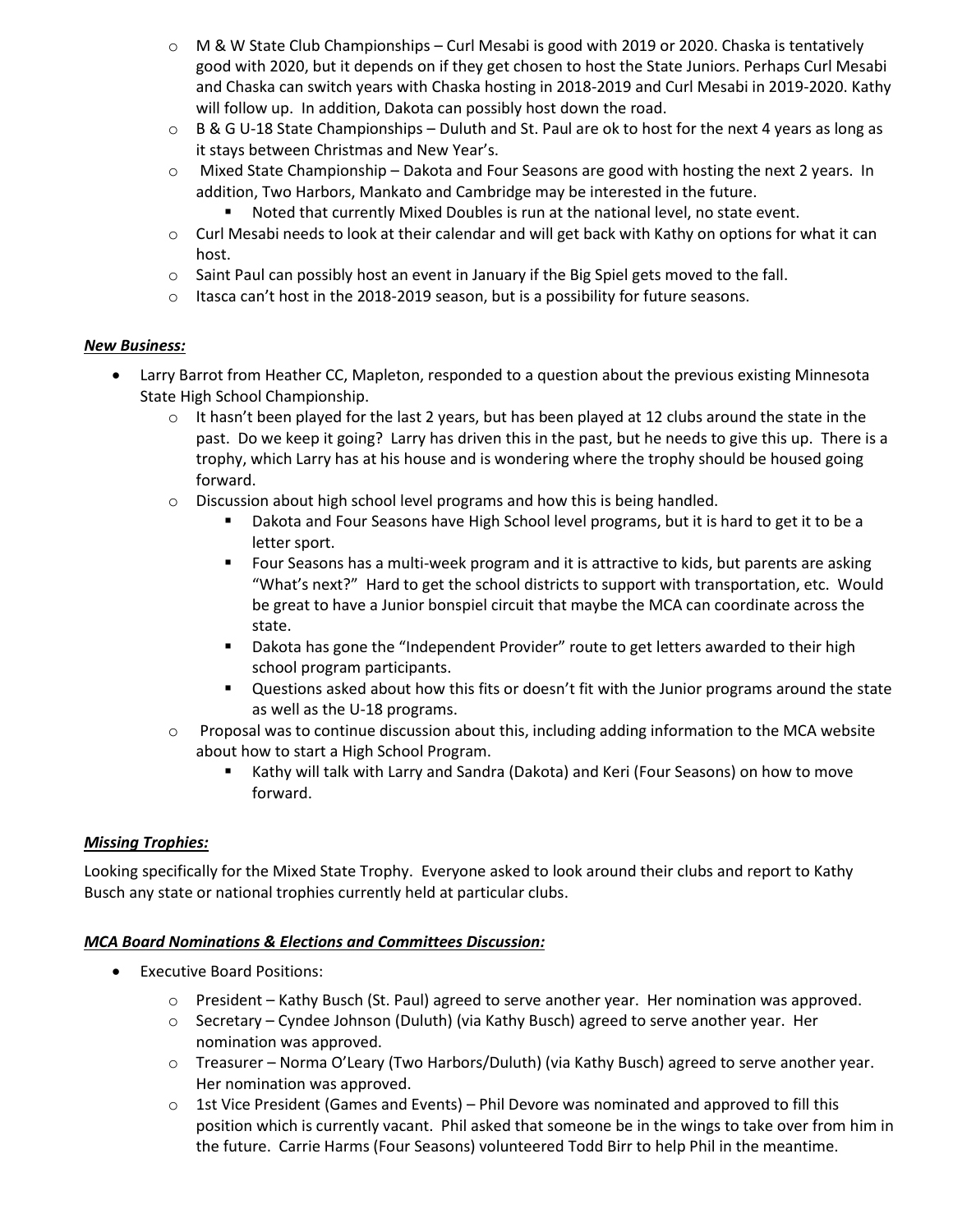- $\circ$  2nd Vice President (Communications) Kelli Ellingson (Cambridge) was nominated and approved to fill this position, taking over from Denny Bone.
- o MCA Representative to USCA Board Cyndee Johnson's (Duluth) term is complete in June 2018. Jeff Annis (Mapleton) was elected to replace CJ. Nick Wellen (FS, Blaine) continues until June 2019.
- MCA Committees:
	- o Communications Kelli Ellingson (Cambridge) and Sandy Bromenschenkel (Itasca) will be members.
	- o Finance Treasurer Norma O'Leary will be a member.
	- $\circ$  Officials Susie Czarnetzki will chair and Sandra McMakin will be a member.
		- Kathy reported Susie Czarnetzki (Willmar) is willing to serve on the Officials Committee. Susie has been reviewing and cleaning up the (outdated) database of Minnesota Officials and their levels. Besides keeping a good list, the committee will also assign officials to MCA events, conduct training for officials, and other tasks. Going forward, Susie will ask each club to disseminate information about being an official to its members to recruit additional officials as well as making sure those listed by club is correct.
	- o Icemakers Scott Belvitch (Chaska) will be a member.
	- $\circ$  All committees are looking for additional members. Each club to find additional members. Specific tasks and possible committee activities are listed in the proposed updated Bylaws.

## *MCA Bylaws:*

- A revised set of Bylaws, more appropriate to the current method of MCA operations than the 1997 set, was sent to all clubs in March for review. Many attendees said they read the proposed revision and they had feedback. There was not enough time to review all comments at this meeting.
	- o Club representatives asked to review and provide comments to Kathy Busch by July 1, 2018.
	- o Executive Board will revise as needed and send revision to clubs for a vote by September 1, 2018.
	- o Want these approved for the 2018-2019 season.

## *Club Updates:*

Denny Bone (Curl Mesabi) asked what is working to both recruit AND retain curlers. They hold different fun events (e.g. Burger Night) and get good attendance, but few become long-term members.

- Four Seasons have different open houses and then a multi-week fun league. This fun league becomes a stepping stone to joining a "regular" league. People are much more confident to moving up to a regular league after having played multiple weeks with like-skilled individuals.
- Duluth suggests having a multi-week program for new curlers where you focus on different parts of the game (delivery, sweeping, strategy, etc.). You must have instructors conduct these sessions so people really learn how to curl and not just in one session. By bringing people back multiple times and really teaching them in depth, they are much more confident in joining a league.
- Saint Paul They have a spring league for new curlers and charge much less money than if joining the club and paying for a regular league.
- Rochester They have a 4-6 week instructional league which they charge for, but if they join a league afterwards, they have that charge credited to their league fees. This is a set program with instruction – not just playing games – similar to what Duluth suggests.
- Curl Mesabi suggests the MCA might want to help with this offering suggestions of what really works to recruit and retain curlers.

## *Game Rules Update:*

- WCF events will play the Five-Rock Free Guard Zone beginning October 2018. The 2018 World Mixed will be played with this new rule. The USCA will inform us when they will adopt this – but probably at the same time.
	- $\circ$  Sandra McMakin (Dakota) suggested that Minnesota State Championships use the same rules as the World Curling Foundation. She mentioned there was confusion and consternation at the Mixed